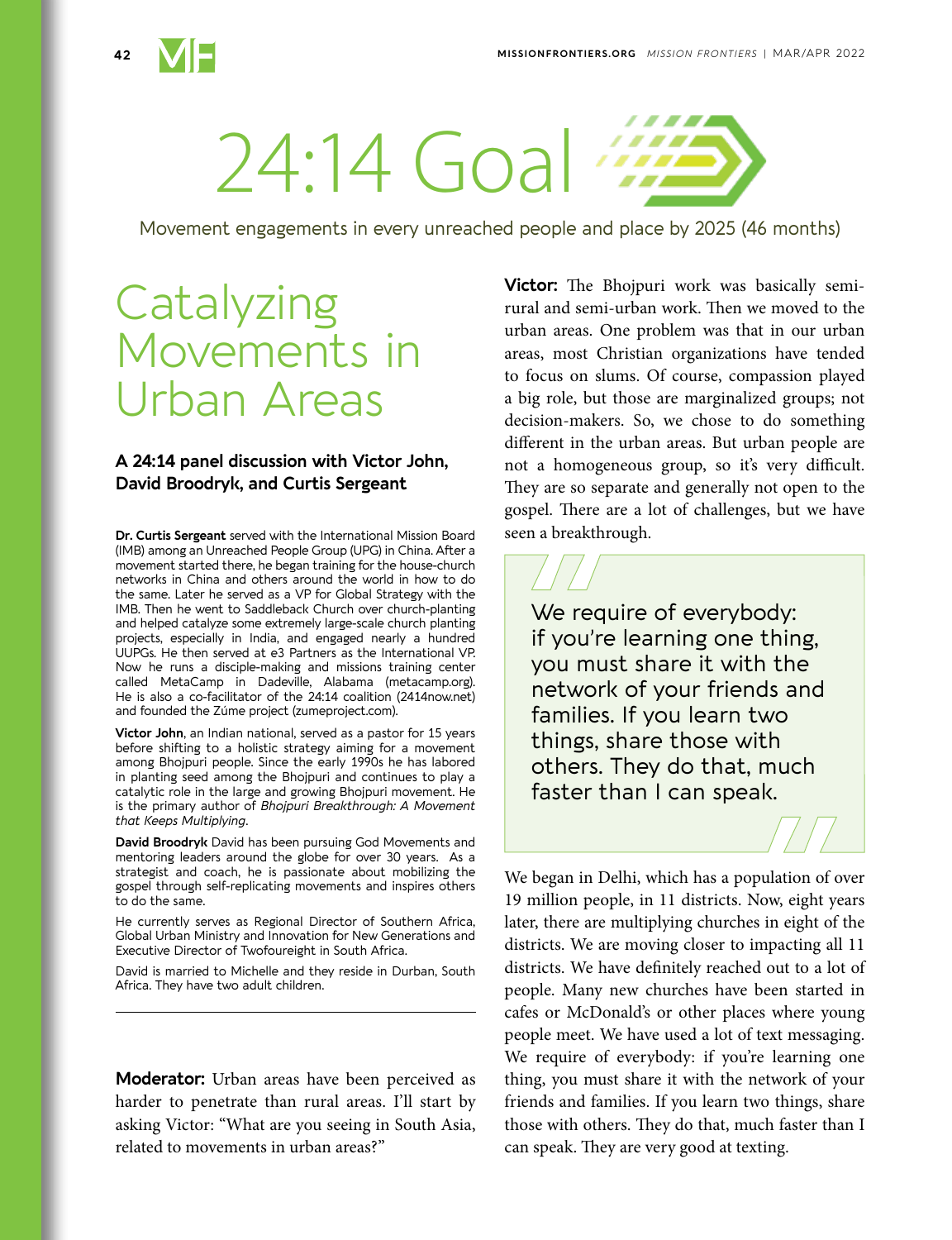

Recently, during COVID, we have seen a movement where we multiplied as "Corona Warriors." During the lockdown last year, many young people were pushed into a lot of problems. Suicides increased, depression increased, a lot of unhealthy sexual habits developed and a lot of people got hooked on being online. People also have lost jobs. So, we started inviting people to be Corona Warriors, who would motivate others to be vaccinated, and engage in distributing relief work that we were doing. More than 700 young people showed up, all from non-Christian backgrounds. Within two months of our volunteer work, we saw a *tremendous* change in their attitude and their behavior. Their parents were also very happy and began inviting us to their homes, saying, "Why don't you come and talk to us?"



And these young people said, "Can we do something more? How else can we engage?" We are using this opportunity to disciple them. Many people have now committed their life to the Lord. We've seen that urban youth are looking for acceptance (by any group). They are looking for identity (and a group that will help define their identity). They are also looking for a place where their talents can make a contribution and their life can make a difference. We need to find opportunities to engage them, so they feel they are contributing to something valuable.

**Moderator:** That's great. I'm going to move on to David. David, you've become a kind of specialist in urban movements—in different parts of Africa and around the world. Tell us a bit about what you see happening around the world in urban movements.

**David:** It's always a pleasure, but intimidating, to follow Victor John. Anything you talk about in India is just *millions*, like 19 million people in Delhi. I don't even know where to start with those kinds of numbers. I find it very encouraging that some of the things he shared are not just focused on the marginalized. That's really important for me. Often people who talk about urban ministry talk about the easy places, the low-hanging fruit. Not that the marginalized are unimportant. But you won't see a movement by just focusing on the fringes. I also note that they're using technology, they're focusing on the younger generation, they're addressing brokenness and COVID. All these things are incredibly encouraging.

From our side, we are seeing movement in several regions around South Africa. I felt we needed to be doing it ourselves before we exported it anywhere else. So, in South Africa, in the cities of Cape Town, Johannesburg, and Pretoria, we are seeing these kinds of movements emerge. And we're seeing these movements emerge in Africa more broadly: Nigeria, Uganda, and other places. I recently moved to Durban, South Africa, and we're busy launching a new movement here. That's in South Africa and Africa.

As a team, we're also currently working in 48 global cities: establishing teams and helping them get to movement. We've seen some really exciting first breakouts of that in some of these teams, in different regions of the world. Initially, the breakout for the last few years was among the marginalized. We've reached a lot of gang leaders, prostitutes, drug dealers, urban poor, those kinds of people. In some ways, that's easy. That's not the challenge we're actually talking about, when we discuss urban challenge.

We went to the other side of the spectrum recently, in Sydney, Australia. We focused on high net-worth individuals and asked, "Can we see movement there?"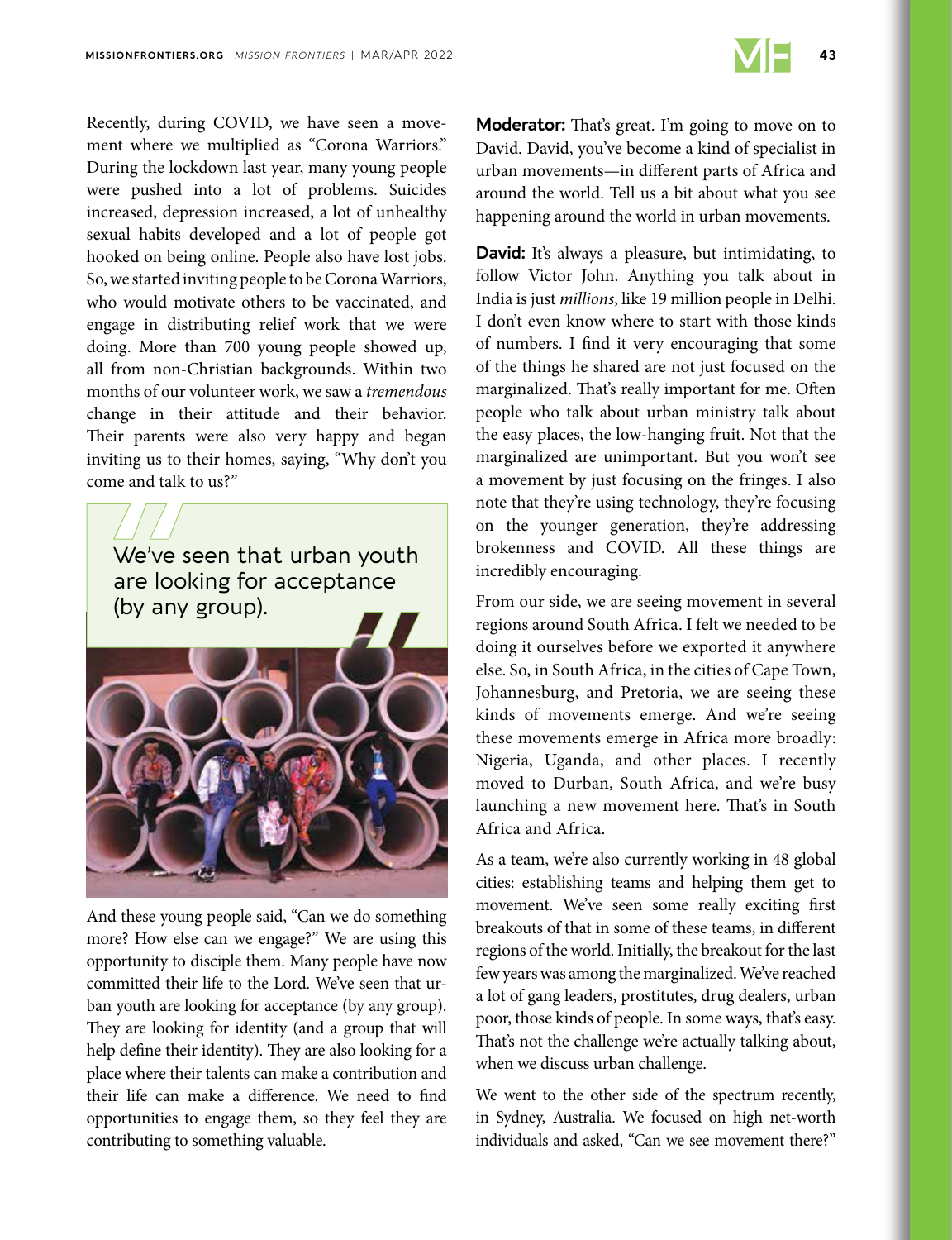We've reached a lot of gang leaders, prostitutes, drug dealers, urban poor, those kinds of people. In some ways, that's easy. That's not the challenge we're actually talking about, when we discuss urban challenge.

High net-worth individuals in a wealthy G7 country: that's a pretty high target to reach. We ran an experiment for months, with a whole new approach to reaching these people, and we've seen some significant breakthrough. Many people have begun a journey of discovering who God is; some are near conversion. That's really exciting.

One challenge of cities is the complexity, and some of that complexity is the socio-economic divide. We're also looking at addressing the economic sustainability of movements. Part of the challenge of seeing indigenous movements fund indigenous movements means you can't just target the marginalized. You've got to go at all levels. When you look at the movement Jesus started, you see Him talk to the masses, and also to some very key individuals like Nicodemus, or a religious leader, or the rich young ruler. These were more difficult people to reach, but both were important in building a movement.

One of the things I'm observing (which Victor also mentioned): the energy in cities is largely young. In rural environments, we go for the elders. But in cities, you've really got to focus on those under 35. In Africa, this is particularly true: 60 percent of Africa is under the age of 25.

We find the principles are very much the same, but the expression is very different. How to crack the urban code is a very important discussion we need to have. The world is rapidly becoming urban. This is the future and we're not looking at it and addressing it enough. So, it's a very important discussion.

**Moderator:** Thanks, David. I'm going to move on to Curtis. Curtis, you've used technology and you've worked around the world. Please share with us a little bit: what do you see around the world in urban work?

**Curtis:** I would make some of the same observations Victor and David made about young people being more responsive. I would also echo the idea of working among the poor and refugees being easier than working among higher socioeconomic classes. And I would add recovery programs and prisoners to that list. In North America (where I'm based), I think *all* of the movements that have achieved movement status are urban based. The situation here differs from some places where all the early examples are rural.



We always want our first attempt to be winning a preexisting group and having them come to faith together. But that's often more difficult in an urban situation.

From a tactical perspective, some things are different when working in cities. Many of these differences are because in urban centers, the relational chains tend to be shorter, shallower, and more transient. This means focusing on networks of established relationships has less powerful or enduring effects, because people keep moving. The various groups are all so transient. That means in urban situations, we need to be more open to groupings not necessarily based on someone's *oikos* (unless we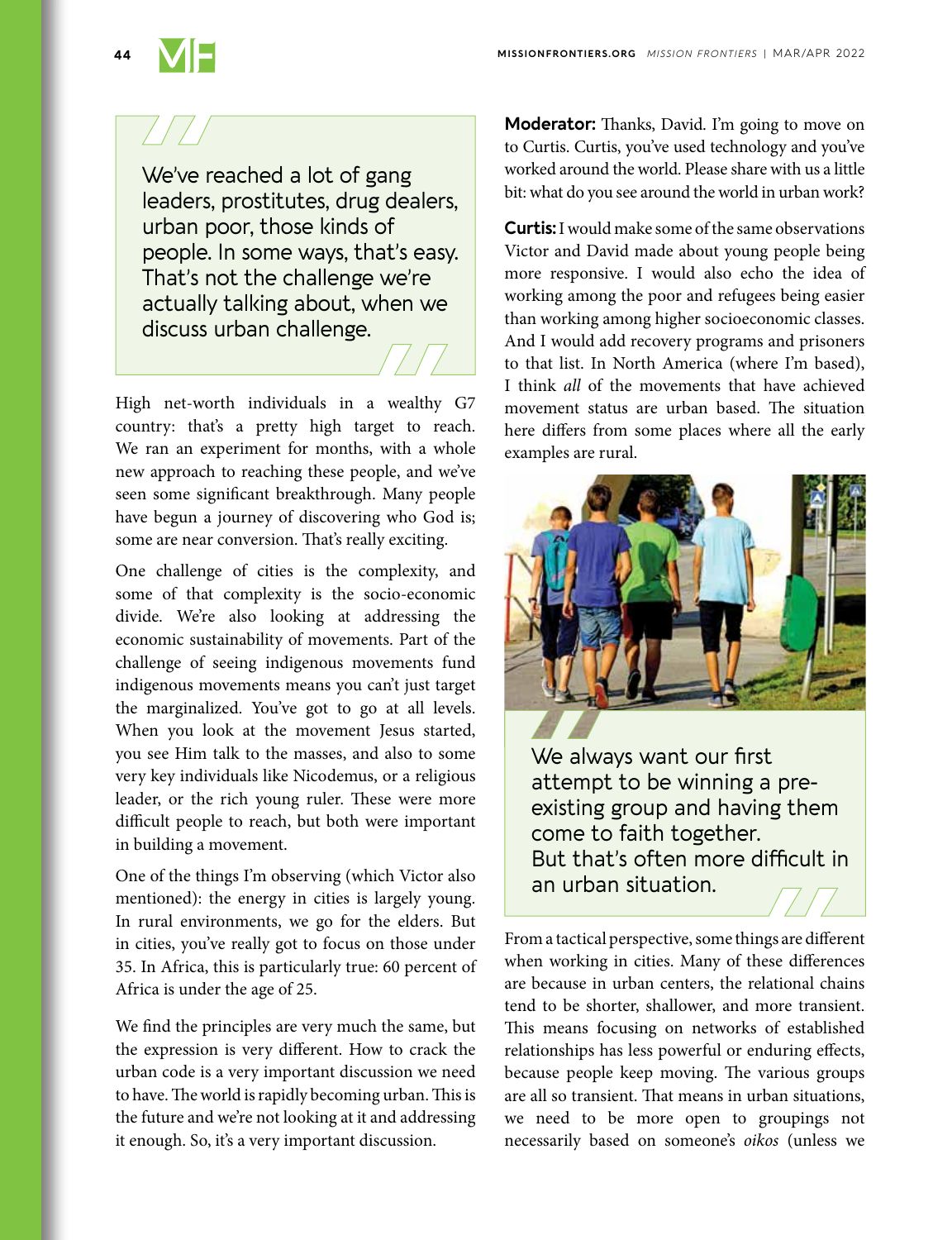

view *oikos* in a broader sense). Working among pre-existing relational networks will always be our priority in our first effort. But if that appears difficult in a given situation, we're open to moving toward grouping people who did not necessarily have a previous relationship but may have some common characteristics.

It also means we need greater willingness to win an *individual,* then have them work on reaching people with whom they have relationships. We always want our first attempt to be winning a pre-existing group and having them come to faith together. But that's often more difficult in an urban situation.

We also use a tool I call leadership cells. Those are temporary groups, whereas a church would be a long-term group meeting together. In the leadership cells, we model looking like church, but the cells are intentionally time-limited.

There's a greater emphasis on the ends of the earth, as opposed to their *oikos*. We're always trying to equip *every* believer to have the passion and desire, the skills and the tools to reach both those worlds: their ongoing network of relationships and those outside that. We always start with their ongoing network of relationships, but relatively speaking, in an urban area we'll give more emphasis to the ends of the earth than we would in a rural area, and move to that emphasis earlier in the process. Equipping believers with an awareness of cross-cultural work and the ability to reach out cross-culturally is more important in an urban setting because of its complexity.

We also use a tool I call leadership cells. Those are temporary groups, whereas a church would be a long-term group meeting together. In the leadership cells, we *model* looking like church, but the cells are intentionally time-limited. We aim to equip all the participants to start their own groups, then break up to start new groups. We would almost never do that in a rural setting, but in urban settings, we find it's often a really helpful tool, since the groups tend to be much more transient anyway. This provides clear intentionality in equipping those people, who then go out and start new groups.

Lastly, research is very important for urban areas, so people can know *who is there*. Although urban areas are very heterogeneous, that doesn't mean all the groups there are aware of the *other* groups there. There's still a significant trend toward insularity within one's group and maybe a small number of other groups. Very few people have an awareness of all the different segments, whether ethnolinguistic, religious, socio-economic, or whatever. There's not a lot of regular interaction between many of those groups. That means doing research, then making people aware of the various segments and which ones are least reached, helps sensitize them. Then when disciples do happen to run across people from those other groups, they can prioritize those segments for ministry going forward. Those are some of the tactical adjustments we're finding helpful in an urban environment versus a rural environment.

**Moderator:** You're talking about places that have reached actual movement status in North America. How many places have reached that level?

**Curtis:** I think we're at 11 right now.

**Moderator:** That's encouraging, because a lot of people have said, "It can't happen in a Western context," but we actually *are* seeing that happen here. David, I'm going to jump back to you. Curtis talked about some of the sociological difficulties: smaller *oikos*es and relational chains. Are you seeing the same thing in Africa?

**David:** Yes, it's the same thing everywhere in the world. Movements move the same way that good news, bad news and fake news move. It's natural social networks; that's how movements move. So, if you see a breakdown of the natural social networks (which you often see in urban environments), you'll see a shift in how movements actually move.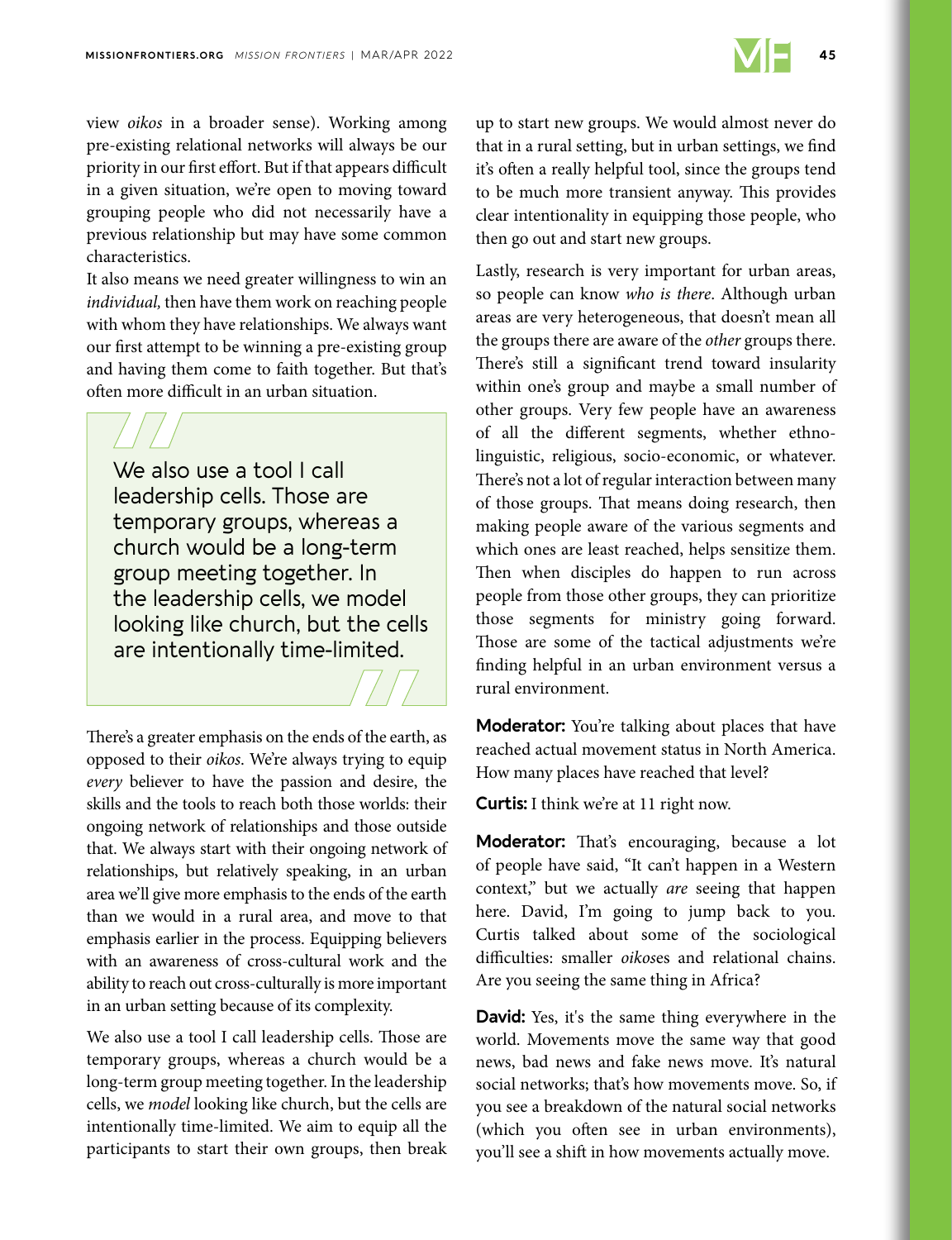

What we've found is that there *are* social networks and there *are* pre-existing communities in cities, especially among the younger generation, but they look very different to what we think they should look like. They're often not bloodline families. They're often not the village kind of community. They're often more linear relationships. But young people understand this. They understand social media. They have networks. They have friendships. They have large *oikos* influence groups—that are often not as deep or as meaningful—but they are there. So, learning how the gospel moves through those networks is actually very, very important.

And just to touch on one thing Curtis mentioned: the complexity and the research. We spent three years researching urban environments: talking to teams in different regions of the world, aiming to figure out what some of the challenges are. At the end, we concluded that the number one challenge is complexity. Urban environments are incredibly complex and constantly changing. Just when you think you might have researched everything and you have your head around it, you look again and it's all changed. So, we've spent a lot of time wrestling with: "How do you address complexity? How do you step into this environment that cannot actually be understood and is constantly changing?"

The Lord brought us back to something Henry Blackaby said years ago, "Our job is to figure out where God is working and join Him in His work."

So, we went back and said, "God, you understand the complexity. If you want to reach all these different groups with all this complexity of relationship, and what we call affinities (different ways people relate to each other), if you want to reach it, then we believe you're raising up people to reach those groups." So our whole concept of strategy began to change. We used to try to understand a city, then ask, "Where should we be?" Then we tried to convince people to go to those places. Our whole concept changed to say, "If God is at work, He's working in the hearts of people." So we now spend a tremendous amount of time working with people, trying to figure out what God has been doing in their life. What has He been preparing them for?

So, we spend a lot of time helping disciple-makers disciple in a way that doesn't interrupt life.



The story of the Old Testament, the New Testament and Church history is that when God was about to do something, He was raising up a person. So, if there's a group God wants to reach, He's raising up a person, and our job is to find that person. He looks a little bit different to the "Person of Peace" who is like the head of a house or an *oikos*. This is what we call a champion: somebody who really wants to see a particular affinity or group of people reached.

We found that complexity is the primary challenge in cities. And disciple-making obviously holds a lot of other challenges, like time and availability.